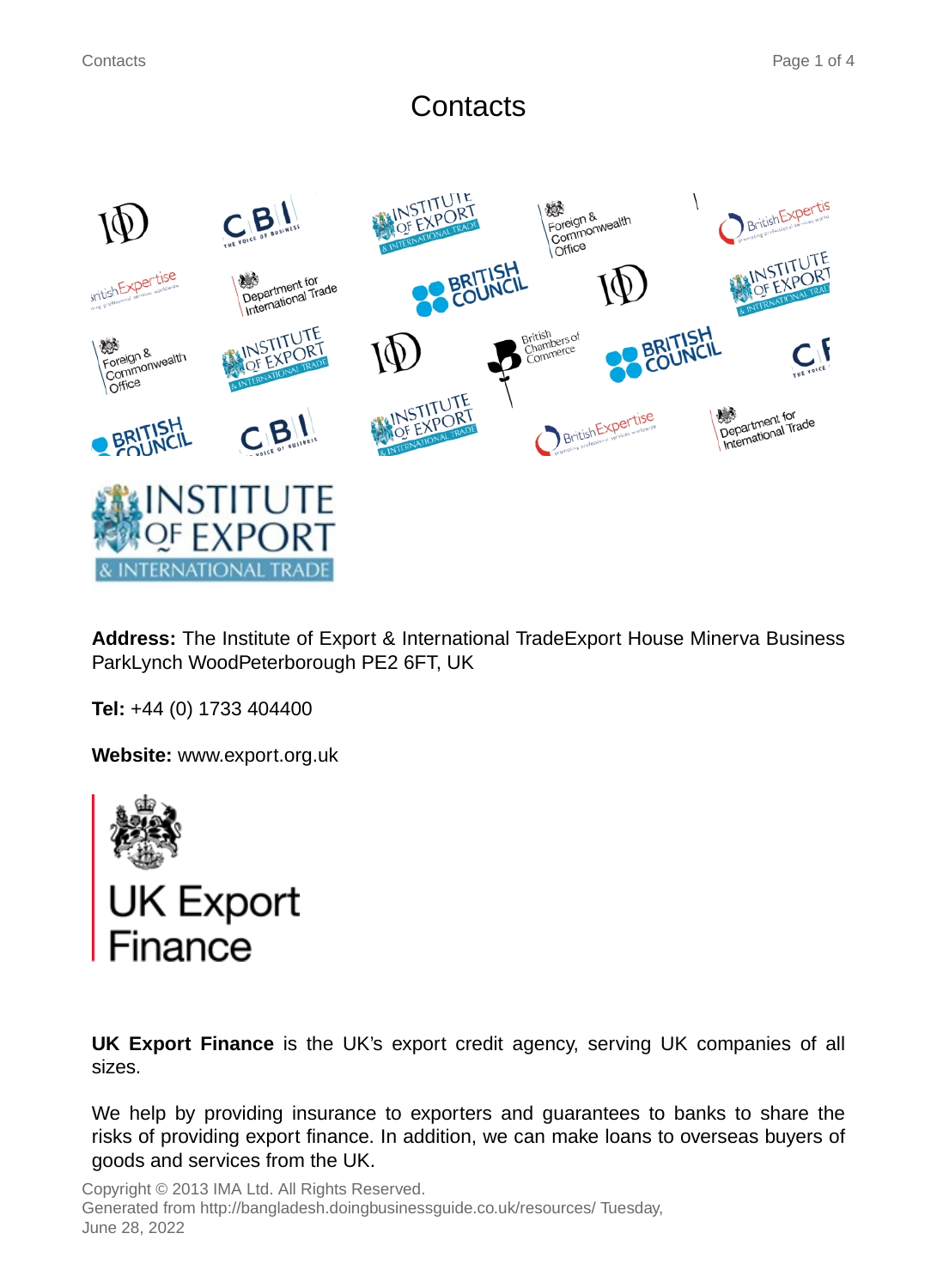In the past five years, we have provided:

- £14 billion worth of support for UK exports;
- direct support for more than 300 customers supported directly, with many thousands more benefiting through export supply chains;
- nearly 2000 individual guarantees, loans or insurance policies.

UK Export Finance is the operating name of the Export Credits Guarantee Department (ECGD).

For more information and to arrange a free consultation with an Export Finance Adviser, visit: https://www.gov.uk/government/organisations/uk-export-finance

#### **New business enquiries:**

Telephone: +44 (0)20 7271 8010Email: customer.service@ukef.gsi.gov.uk



At the root of tomorrow's new enterprise

## **Contact us:**

To become a member of UKBCCI, please fill in our membership form on our website: www.ukbcci.org.uk

**Address:** Unit S1, Montefiore CentreHanbury StreetLondon E1 5HZ

**Tel:** 020 7247 2331



If you have a specific enquiry about the Bangladesh market which is not addressed by the information in this guide, you may contact: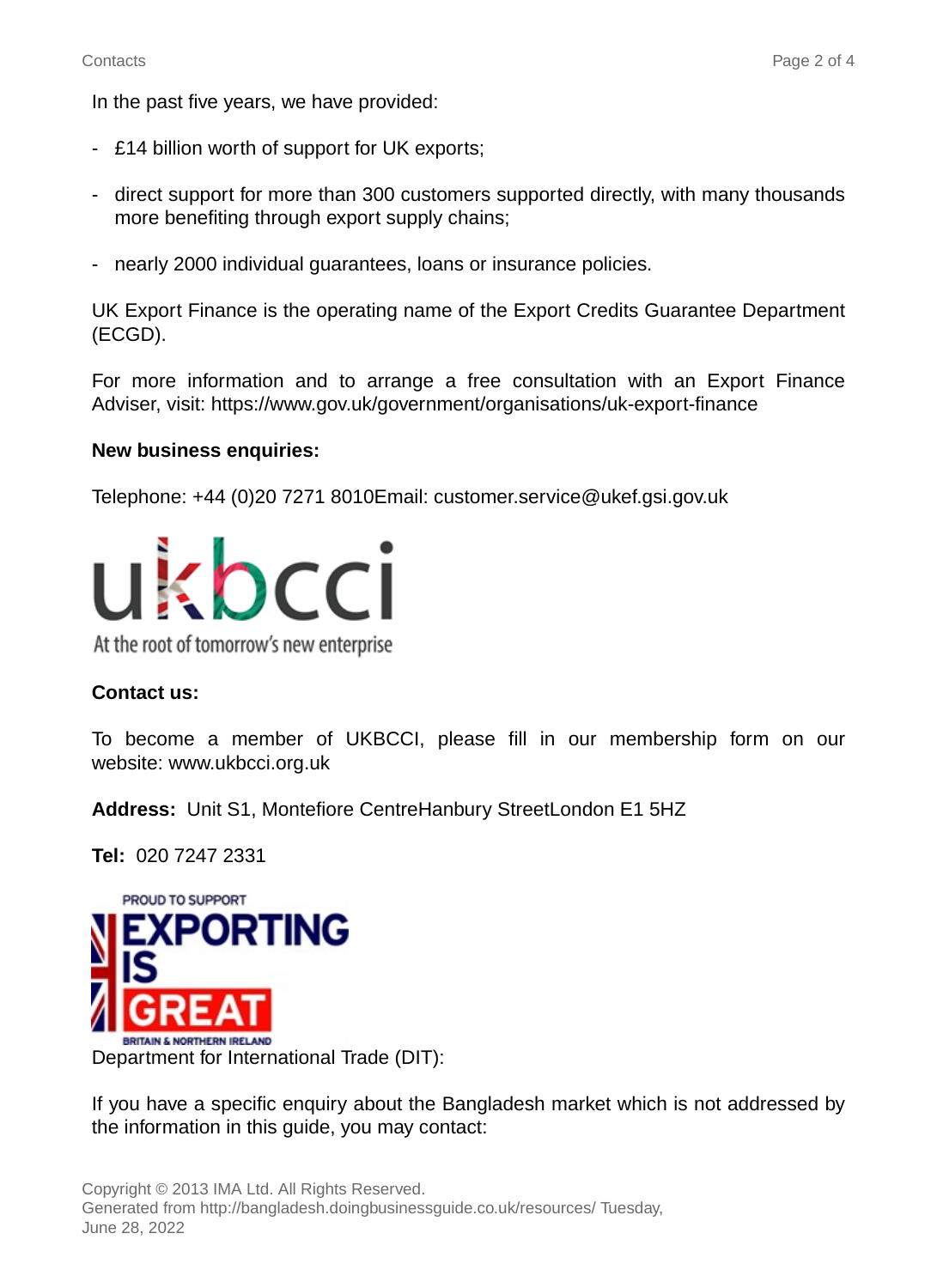**Email:** enquiries@trade.gsi.gov.uk

**Enquiries:** +44 (0)20 7215 5000

Otherwise contact the DIT team at the British High Commission Dhaka directly, for more information and advice on opportunities for doing business in Bangladesh:

**UK Department for International Trade Bangladesh** British High CommissionUnited Nations Road Baridhara PO Box 6079 Dhaka - 1212Bangladesh

**Email:** dhaka.commercial@fco.gov.uk

**Telephone:** +880 2 984 2705-9

Sponsored By:

# **Travel / Airline Corporation Travel Services**



## **Law / Legal Services**



# **Accountants / Professional Business Services**



;

## Contact IMA

Copyright © 2013 IMA Ltd. All Rights Reserved. Generated from http://bangladesh.doingbusinessguide.co.uk/resources/ Tuesday, June 28, 2022